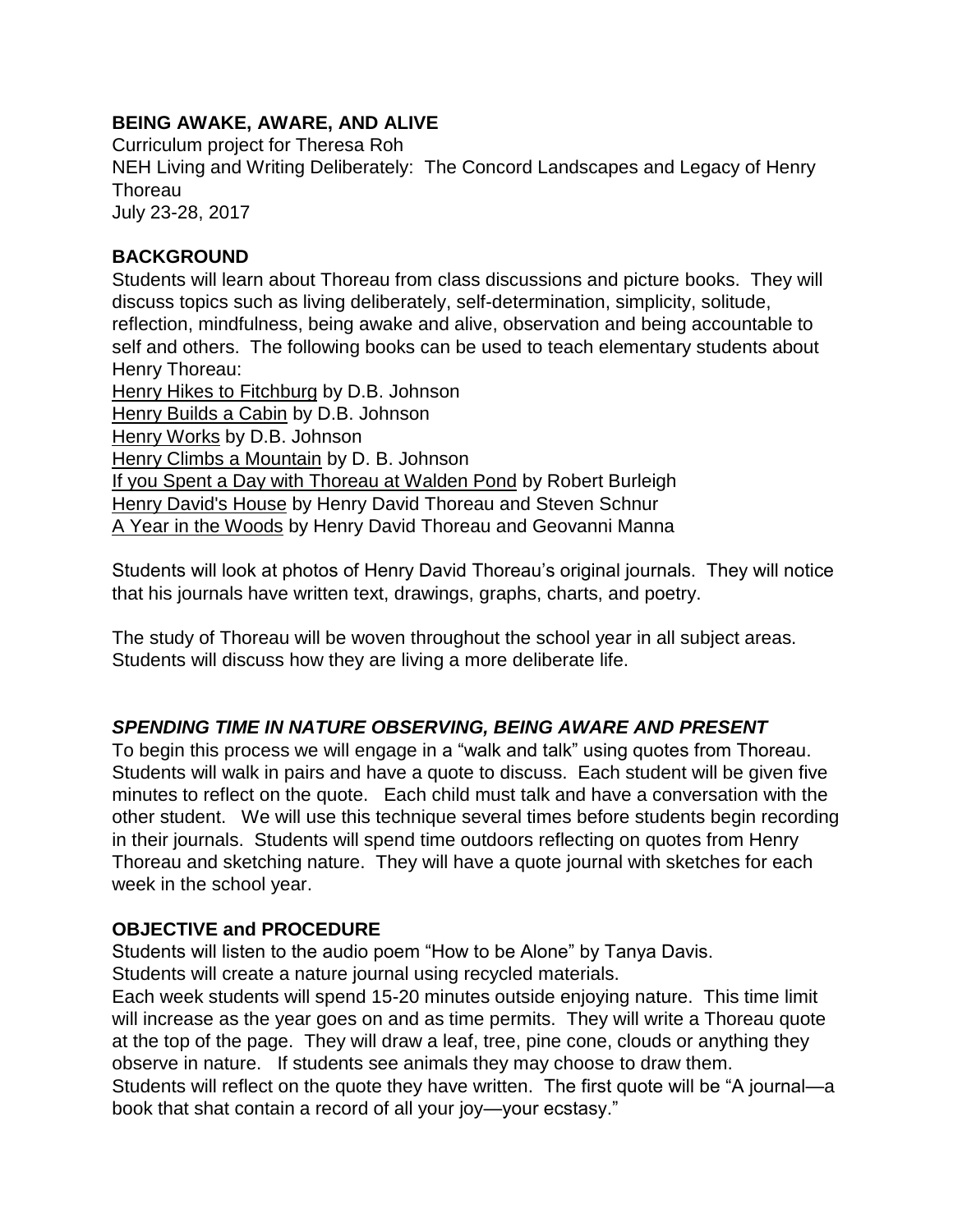#### **MATERIALS**

Cardboard, hole-puncher, sticks (the students will find these outside), a rubber band and paper with holes punched at the top.

There will be a box in the room with quotes from Thoreau and other Transcendentalist writers. Students may use these for their journals or find quotes on the Internet using the classroom iPads. If they find a new quote they will write it on cardstock and put it in the quote box.

### **ESSENTIAL QUESTIONS**

What is something you observe in nature? What does the object look like? What details do you notice? What details distinguish it from other similar objects? How does the object make you feel? What do you think about when you see the object? Students can brainstorm other ideas for questions each week before going outside.

Encourage students to be fully awake and alive as they have this reflection time each week. If it is raining the students can complete the quiet time and reflection in the classroom.

## QUOTES FROM THOUREAU

"Heaven is under our feet, as well as over our heads."

"The language of friendships is not words but meanings."

"It's not what you look at that matters, it's what you see."

"The world is but a canvas to our imagination."

"You must live in the present, launch yourself on every wave, find your eternity opinion each moment."

"The most I can do for my friend is simply to be his friend."

"Wealth is the ability to fully experience life."

"The price of anything is the amount of life you exchange for it."

"Goodness is the only investment that never fails."

"Could a greater miracle take place than for us to look through each other's eyes for an instant?

"The mass of men lead lives of quiet desperation."

"Live your beliefs and you can turn the world around."

"It's never too late to give up your prejudices."

"Rather than love, than money, then fame, give me truth."

"Things do not change; we change.

"Many go fishing all their lives without knowing that it is not fish they are after."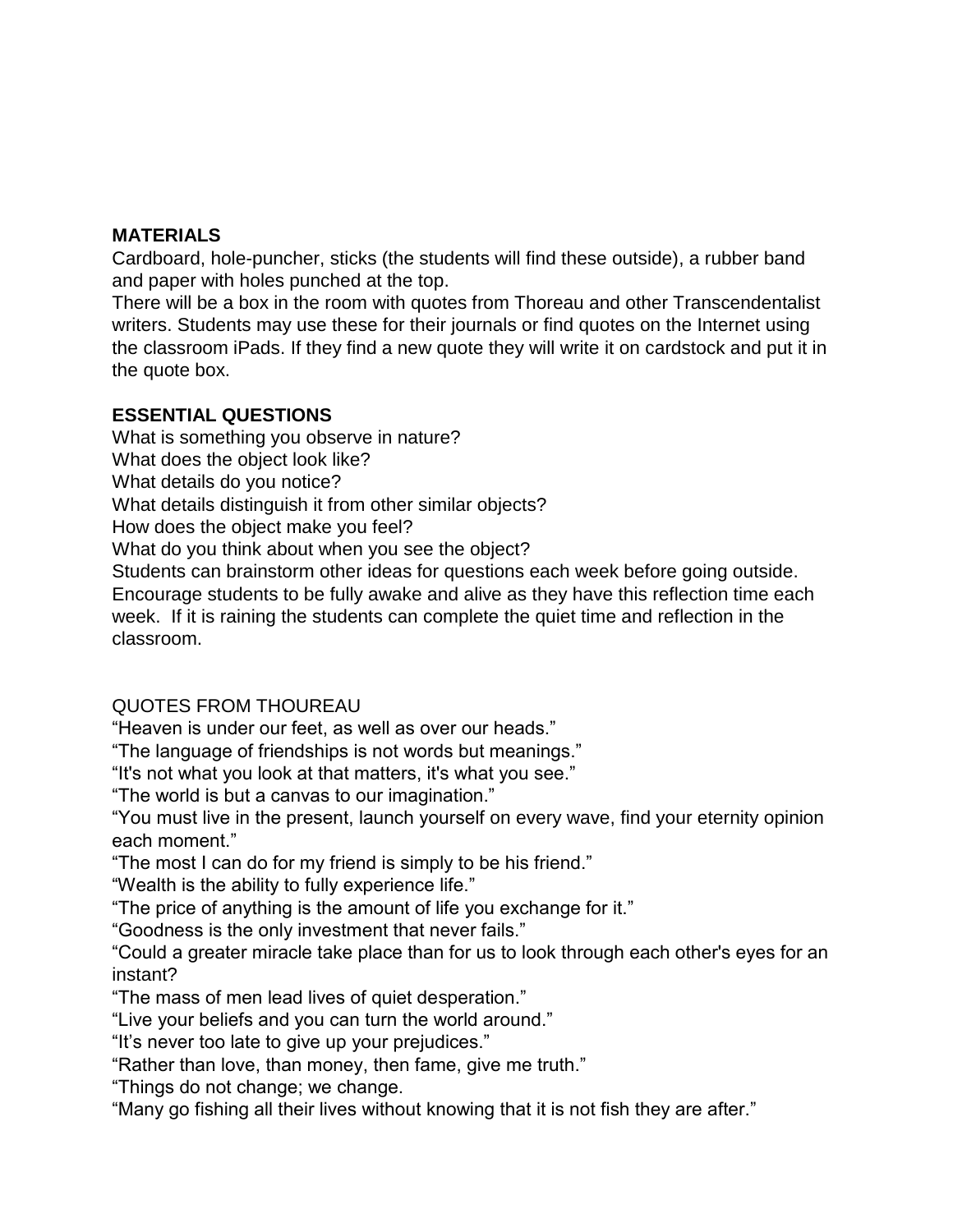More Henry David Thoreau quotes can be found at brainyquote.com

#### **EXTENSION**

Students keep interactive notebooks in Science class. In the past they have contained notes and foldables on science concepts. I want to extend this practice to include other components.

Students will also record reflections in their Science interactive notebooks. Instead of using them for just notes they will write reflections on lessons they learn and illustrate concepts learned in the lesson. (We will use some of the graphic representations from the Waldorf School illustrations. These will be modeled on the board as a class.) Students will include poetry, charts, graphs, tables, maps and personal reflections.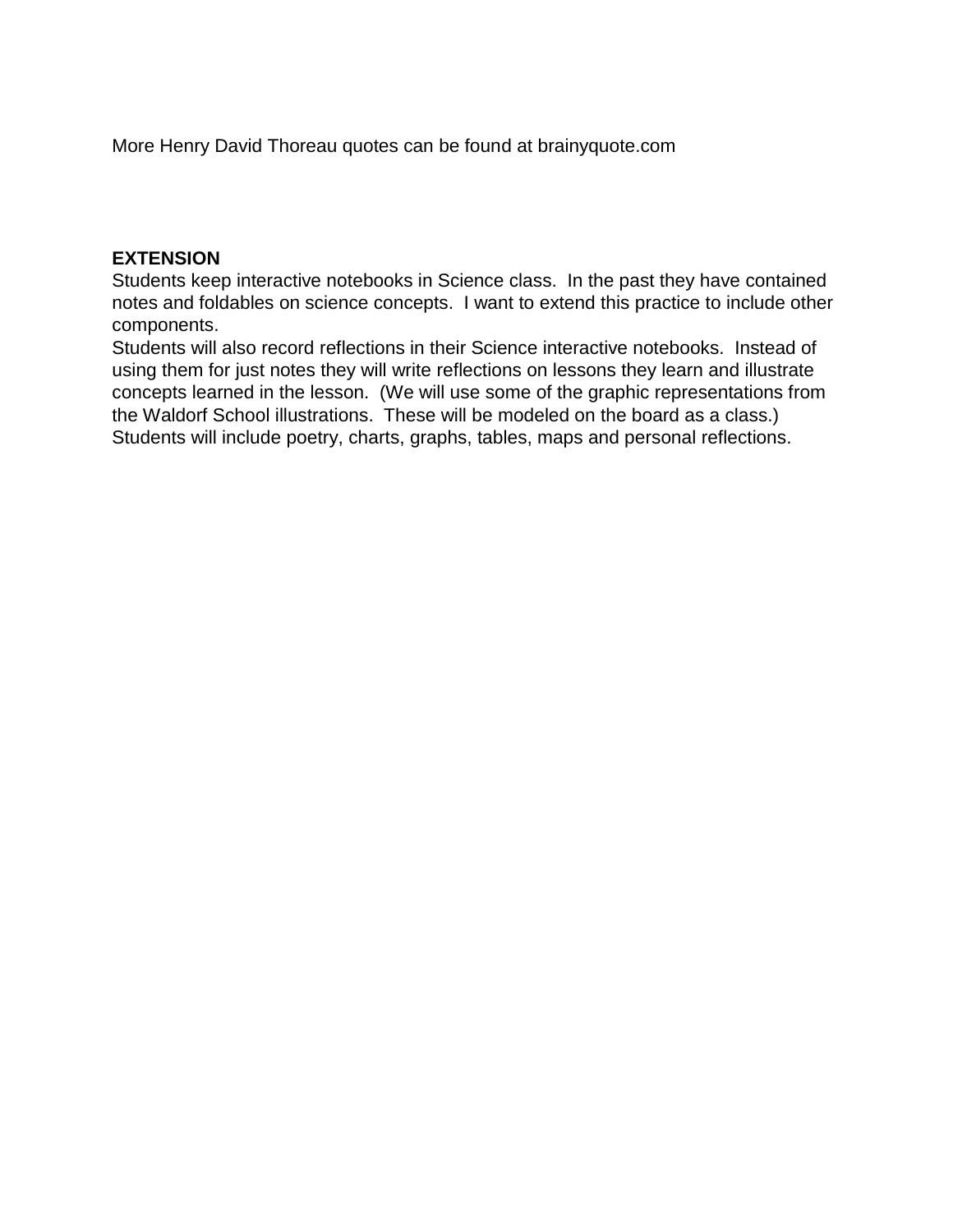### *LIVING DELIBERATELY THROUGHOUT THE SCHOOL YEAR.*

Students will reflect on how they are using time each day. They will discuss questions such as what does it mean to be awake, alive and living deliberately. What does it mean to simplify? Why did Thoreau think it was important to simplify? Why did Thoreau go to the woods to live deliberately? How can you live deliberately in your current environment?

After discussing how to live deliberately, students will think of one way each week that they can practice being awake, alive and living deliberately.

Students will record their ideas in their Religion interactive notebooks each Friday. Each Thursday students will reflect on how they have improved on their practice of living deliberately. They will either continue working on the goal from the week before or think of another goal to focus on the following week.

Throughout the year, I will add to the unit on Thoreau. I will add lessons from my cohorts from the NEH workshop.

I will include lessons in math and social studies on timelines, graphs, measurement and surveying.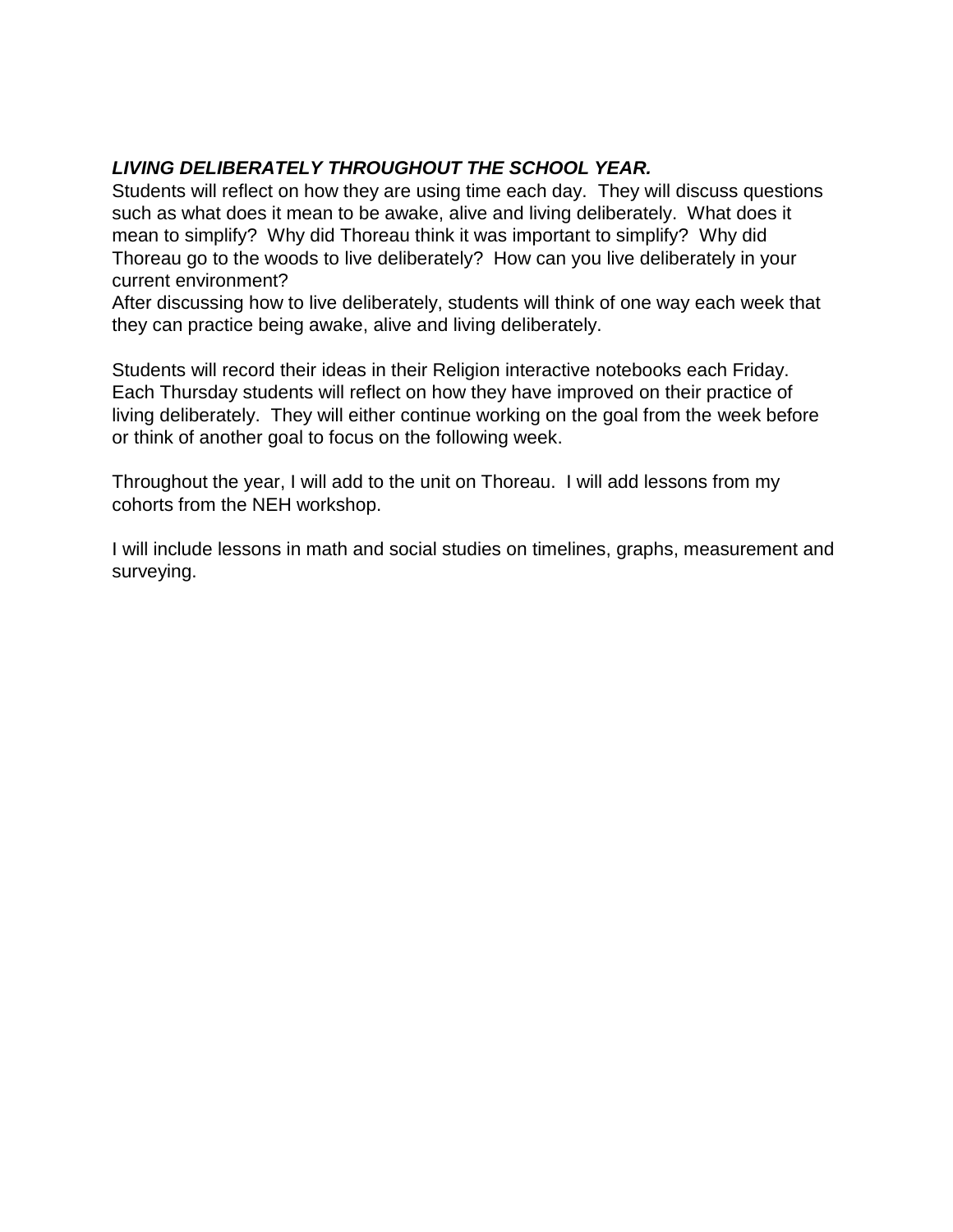## *ANALYZING PHOTOS OF OBJECTS FROM THE LIFE OF HENRY THOREAU*

Photos of objects from the Concord Museum and from the [concordmuseum.org](http://concordmuseum.org/) website will be used or this lesson. An Observant Eye: The Thoreau Collection at the Concord Museum will also be used for photographs of objects.

### **OBJECTIVE**

Students will look at a photo of an object from Thoreau's life and use background knowledge and critical thinking skills to identify the object and the use in Thoreau's life. After students brainstorm ideas, the true identity of the object will be revealed and discussed.

### **ESSENTIAL QUESTIONS**

How can objects associated with Thoreau help us to understand Thoreau and his legacy?

What personal objects do you have and how to they help you make an impact on the world? (examples: musical instrument, sports equipment, paintings, essays written)

### PROCEDURE

Have students study objects and discuss observations. What do you see? What do you think the object is used for? What purpose did the object serve? Is it heavy or light? What is the shape? What is it made of? What patterns or designs do you see on the object? If you could touch it, how would it feel? Does it make a sound? Would adults, children or both use it? Why might Thoreau use this? Do you like the way it looks? Has it always looked this way? What value does the object have? Will it become more or less valuable over time? What happens once this object is no longer used? Does it remind you of any object you use? What questions do you have about the object? Where could you learn more about this object? *Questions are adapted from a lesson on "Reading and Evaluating Objects" from the George Washington* 

*Teacher Institute.*